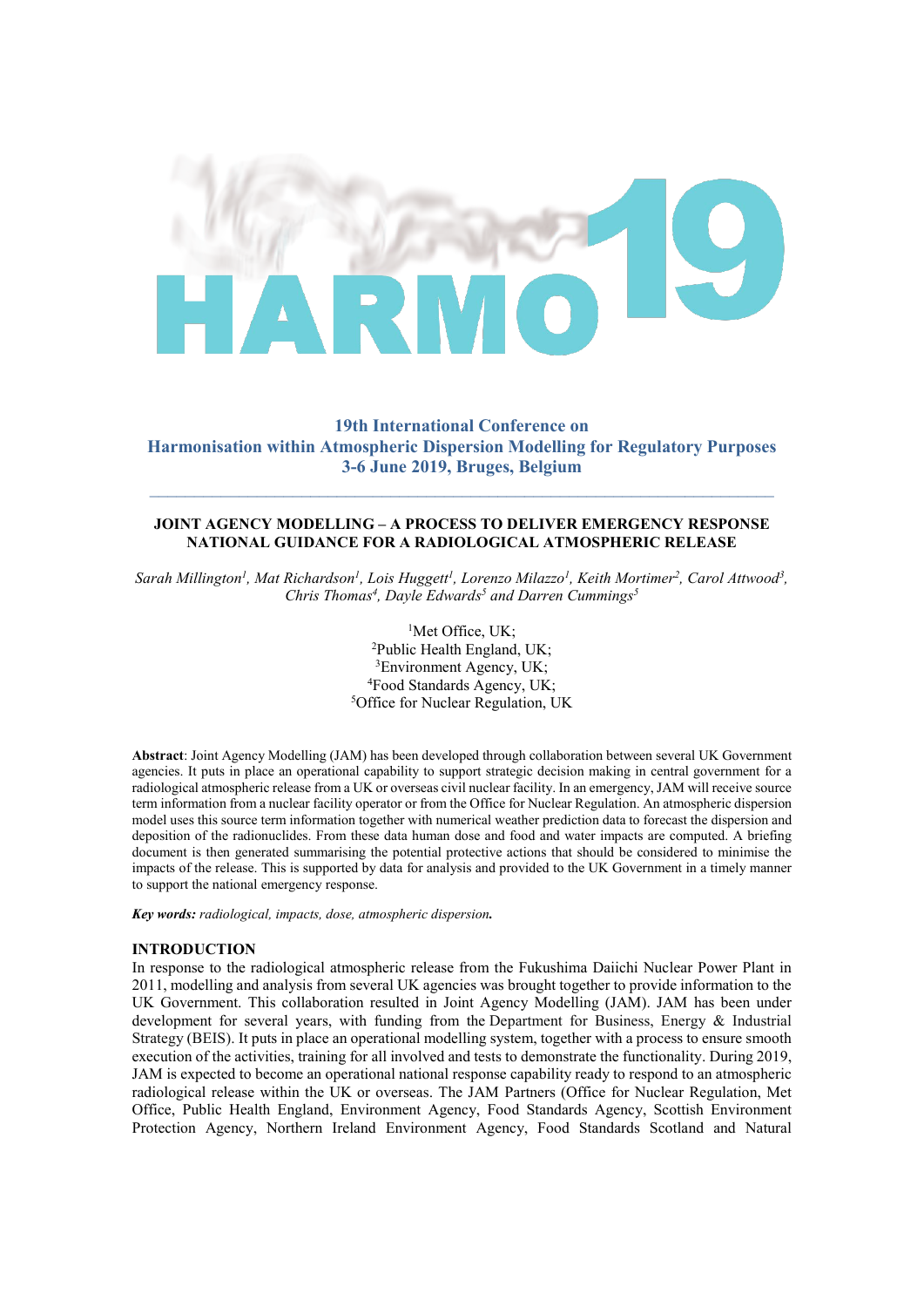Resources Wales) deliver the emergency response, maintain the capability and will continue to develop JAM. The customer for JAM is the Scientific Advisory Group for Emergencies (SAGE). This is a group of experts gathered from government departments, organisations, industry and academia, that is chaired by the Government Chief Scientific Advisor to deliver timely and coordinated scientific advice to aid central government on forming the strategic emergency response.

#### **THE JAM PROCESS**

The purpose of JAM is to provide guidance to SAGE on the scale of the impacts resulting from a radiological release from a civil nuclear facility. This is provided in the form of a briefing document containing pictorial representation of the areas predicted to be affected and accompanying text describing the main points to note. Representatives from all the JAM Partner organisations are likely to be present at SAGE to provide additional explanatory information as required. Data from the modelling process are also made available on a UK national platform called RIMNET for organisations to conduct further analysis.



**Figure 1.** The JAM Process with JAM activities in blue, external activities in dark blue, and JAM information in orange. The solid black lines represent the main flow of the process with the dashed black lines representing optional process flow dependant on the available information.

The process, illustrated in Figure 1, begins with JAM Partners being notified of an incident at a civil nuclear facility. The incident may be an atmospheric release of radiological material or an event which could potentially lead to such a release. As a result, JAM is activated by any of the JAM Partners and preparatory activities begin within each organisation, e.g. gathering a response team and ensuring communication links and technical resources are in place.

The next step depends on whether source term information has been received. It is expected that UK nuclear facility operators will deliver the time-varying multi-radionuclide source term to the JAM Partners within 2-4 hours of the incident being declared. For an international incident it is likely to take longer to obtain a source term. Therefore, it is probable that JAM Partners will be ready to respond before source term information has been received. In this situation, and if a SAGE meeting is imminent, JAM Partners will gather the information available to them from the existing emergency response activities and a coordinated short initial written brief will be provided to SAGE.

The nuclear facility operator will provide source term information in a prescribed form called a JAM Proforma. For an ongoing or potential release, two source term scenarios are provided: one for the best estimate of the future release (known as the "most likely") and one for the release that could occur if mechanisms to stop the release fail (known as the "reasonable worst case") - this is used as a bounding case for the potential impacts. For a release that has already occurred, an estimate of the source term for the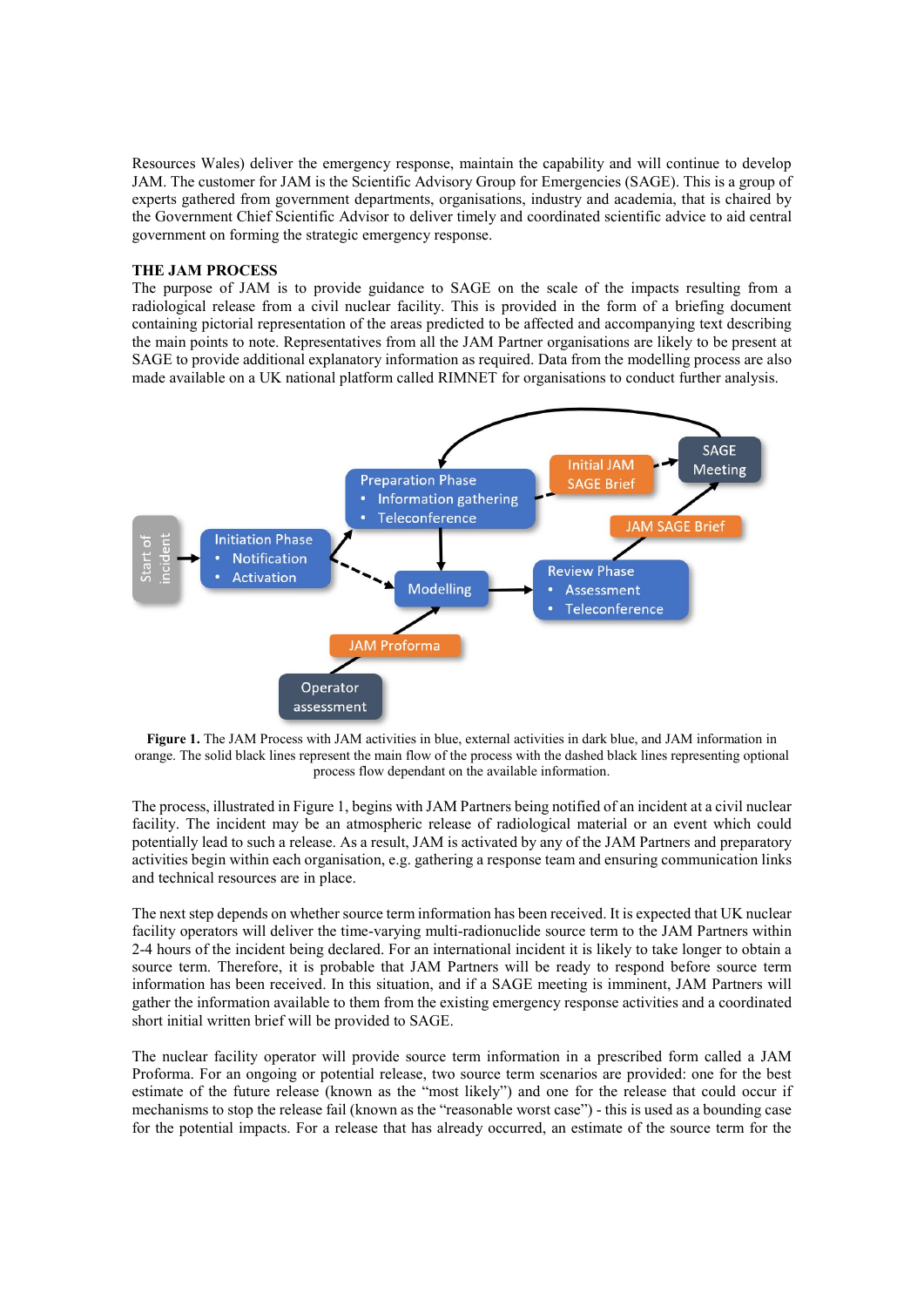stopped release is provided. The source terms can contain many radionuclides and have activities (in Bq) that vary with time. If for any reason the operator cannot complete a JAM Proforma or the release is overseas, the Office for Nuclear Regulation (ONR) would provide one.

Once a JAM Proforma has been received by the Met Office modelling can begin. The modelling involves preparatory activities, the running of an atmospheric dispersion model, running a radiological dose model and post-processing to compute impacts based on established thresholds and create graphics (Figure 2). In addition to the source term, numerical weather prediction (NWP) data and several parameters (e.g. assumed age for the dose calculations: infant, 10-year-old or adult) are required. Default values are set for these parameters and will typically be used in the first JAM model run; for later runs the parameters may be altered based on discussion during the preparatory teleconference.

Modelling outputs are analysed by JAM Partners and a teleconference held to form a consensus view on the concise written assessment for the JAM SAGE Brief. This assessment includes points to note relating to health impacts, food impacts, surface water impacts and uncertainties in the modelling. The completed JAM SAGE Brief is then made available for SAGE attendees ahead of their meeting to assess the national strategic response to the emergency.

SAGE will use the JAM SAGE Brief in conjunction with other scientific information to form guidance to be passed to those leading the national emergency response, typically chaired by a senior government minister. Questions arising from the SAGE discussions may be passed back to JAM requiring further modelling to take place. Similarly, an update on the source term from the operator, perhaps updated NWP data, or questions from JAM Partners themselves, would initiate a further cycle of the JAM Process. The cyclical process will continue for as long as SAGE requires.

## **MODELLING**

Several of the JAM Partners have contributed to the modelling software and methodology. However, for efficiency all the modelling is carried out at the Met Office.



**Figure 2.** JAM modelling setup: input data are in dark blue, software (modelling & graphics production) is in bright blue and the outputs are in orange.

### **Atmospheric dispersion model**

Figure 2 illustrates the modelling set-up. At the heart of this is the Numerical Atmospheric-dispersion Modelling Environment (NAME). NAME is a Lagrangian particle-trajectory model used to model the atmospheric transport and dispersion of a range of gases and particulates (Jones et al., 2007). In NAME, emissions into the atmosphere are simulated by creating a large number of computational particles where each computational particle represents a certain proportion of the mass or activity of the released pollutants. These particles are then advected by the ambient three-dimensional wind field provided by NWP data from the UK Met Office's Unified Model (Table 1), with turbulent dispersion processes being simulated using random-walk methods. The particles can also evolve with time to account for various atmospheric processes that might transform or remove the pollutants (e.g. radioactive decay, dry and wet deposition).

| Table 1. Unified Model configurations used for JAM (March 2019) |                            |                        |                                    |  |  |  |
|-----------------------------------------------------------------|----------------------------|------------------------|------------------------------------|--|--|--|
| Area                                                            | Horizontal resolution (km) | <b>Forecast length</b> | <b>Temporal resolution (hours)</b> |  |  |  |
| Global                                                          |                            | 6 days                 |                                    |  |  |  |
|                                                                 |                            | 36 hours               |                                    |  |  |  |

**Table 1.** Unified Model configurations used for JAM (March 2019)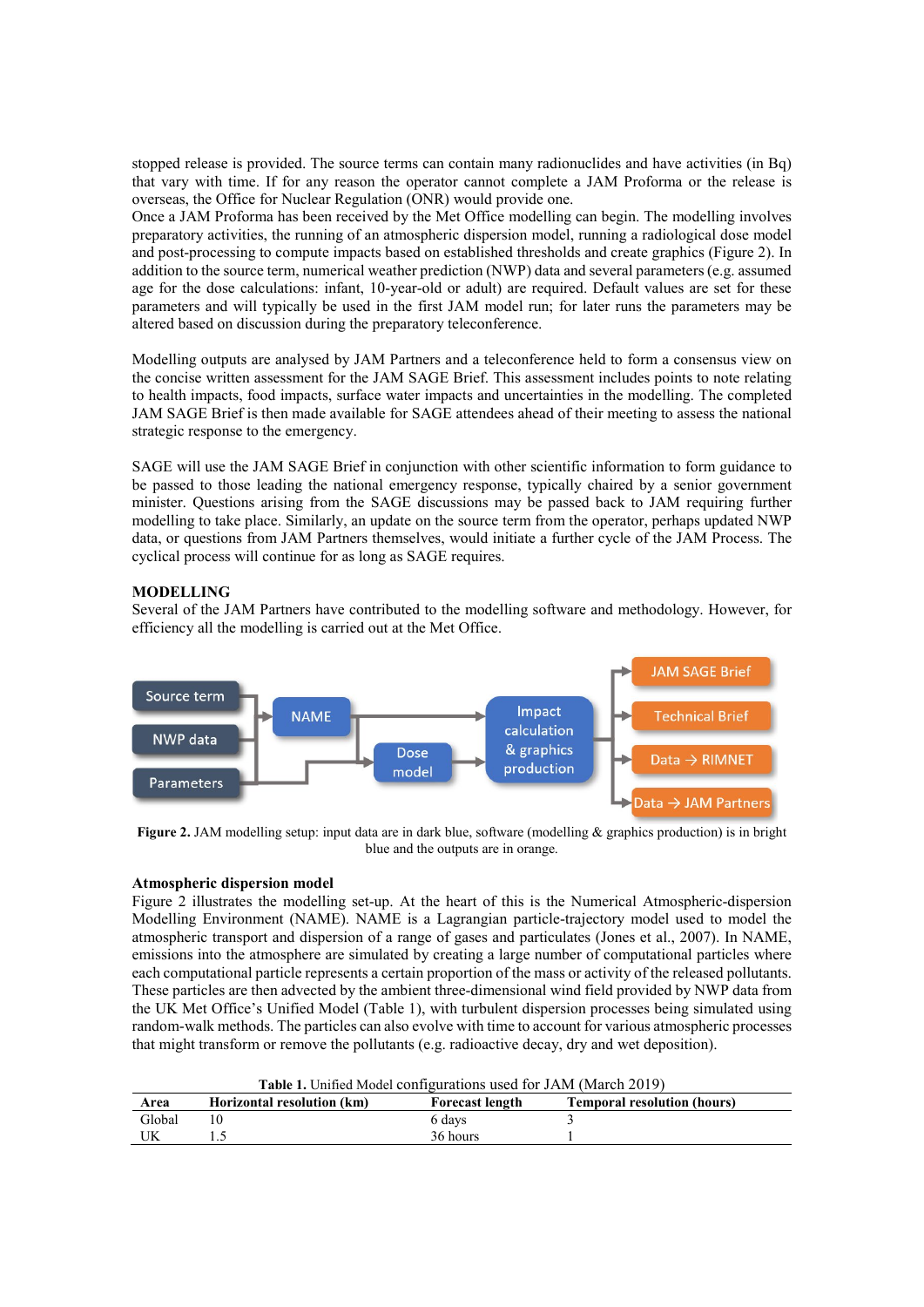### **Dose and health impact modelling**

The time integrated activity concentrations in air  $(Bq \sin^3)$  and activity concentrations in material deposited on the ground (Bq m<sup>-2</sup>) estimated by the NAME model are used to calculate indicative dose quantities that illustrate the consequences of releasing the chosen source term of radionuclides into the atmosphere using a dose model developed by Public Health England. Subsequently, these dose quantities are compared against dose criteria for protective actions (evacuation, sheltering, administration of stable iodine) to help predict areas where urgent actions may be required to protect the public.

#### **Food and surface-water impact modelling**

The Food Standards Agency uses a terrestrial food chain model, PRISM (Limer and Walke, 2017), to calculate deposited values of radionuclides that would result in exceeding Maximum Permitted Levels (MPLs) of radioactivity in foodstuffs as established by European Council Regulation 2016/52/Euratom (European Council, 2016). The MPLs are grouped into four categories: isotopes of strontium, isotopes of iodine, alpha emitting isotopes of plutonium and transplutonium elements, and all other nuclides with halflife greater than 10 days (notably caesium 134 and 137). Within JAM, the MPLs for two food groups are considered: milk (modelled as cow's milk) and non-leguminous leafy green vegetables (modelled as cabbages). The MPL thresholds are applied to the activity concentrations in material deposited on the ground (Bq m<sup>-2</sup>) calculated by NAME and summed up for each of the radionuclide groups (applying scaling factors where appropriate). The radionuclide group that results in the largest geographical area of deposited activity above the MPL is selected to illustrate the potential area of restrictions for the respective foodstuffs as a result of the radiological atmospheric release.

The Environment Agency apply a similar approach to predict areas where surface water supplies could exceed the MPLs for radionuclides in liquid foods. MPLs for the same four radionuclide groups are applied to the summed deposited activity output from NAME. The radionuclide group that results in the largest geographical area of deposited activity above the MPL is selected to indicate the geographical area where there is a potential for impact on surface water which may be abstracted for drinking water supply.

#### **JAM OUTPUTS**

There are two main types of JAM outputs: data and briefing documents. The data are output from NAME and the dose model and they are disseminated to a national system called RIMNET. This is a platform that enables (a) the analysis of the data overlaid on mapping and other Geographical Information System data, and (b) the comparison of the modelling outputs with radiological measurements.



**Figure 3.** Potential areas for protective actions for health: evacuation area, sheltering area and distribution area for stable iodine. Two emergency reference levels (ERLs) are applied to the total effective dose for evacuation and sheltering, and two ERLs are applied to the thyroid dose for the stable iodine; these are shown below each graphic. The scenario is for the most likely release and it is a fictional source term loosely based on the Chernobyl release from a fictional nuclear power plant (NPP) using UKV and Global Unified Model data.

The JAM Briefing documents are aimed at informing the SAGE attendees about modelled impacts. The JAM SAGE Brief includes: a summary of the incident and modelling set-up, summary text provided by JAM Partners through discussion during a teleconference, maps showing potential evacuation, sheltering